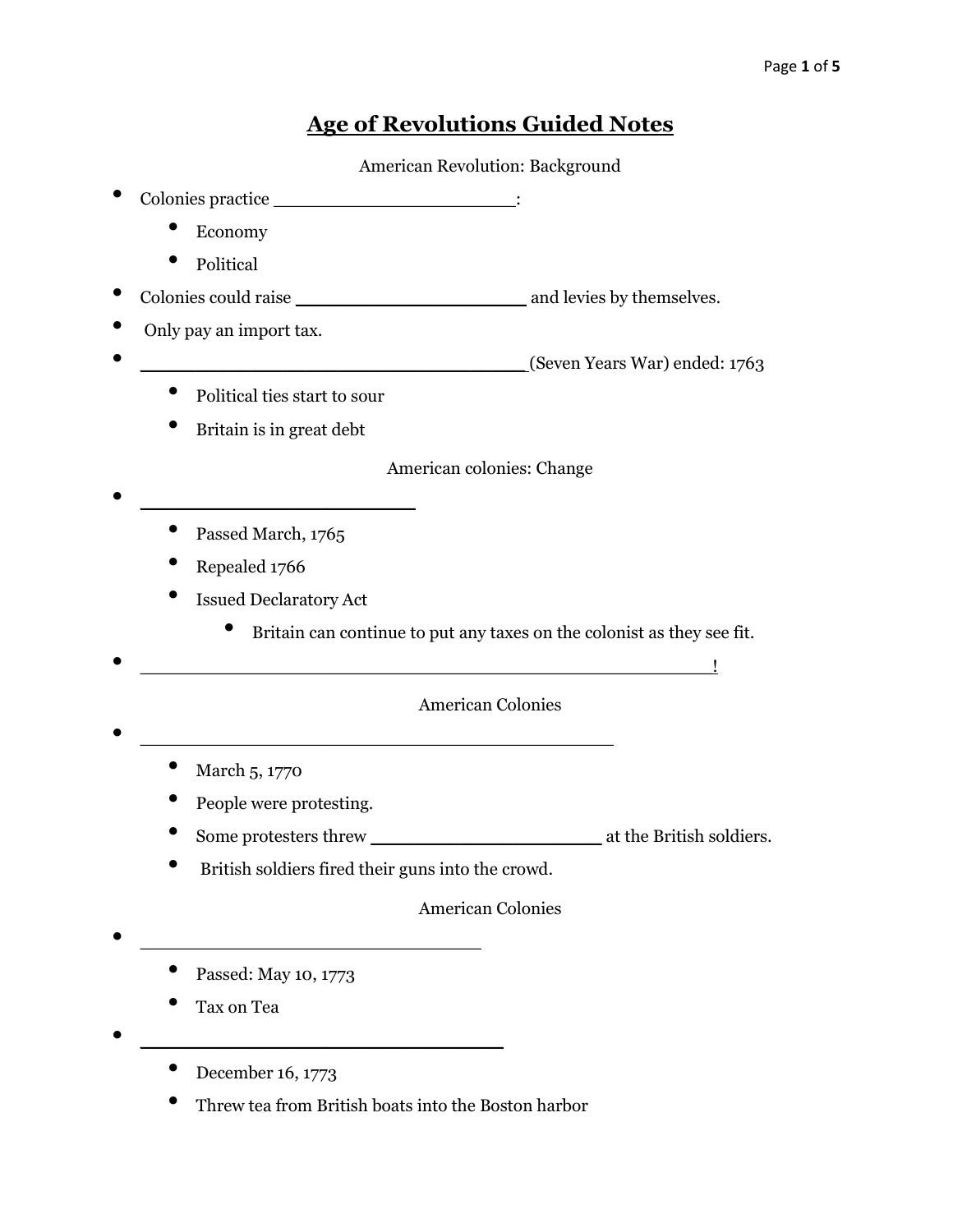#### Britain's Response

- Close \_\_\_\_\_\_\_\_\_\_\_\_\_\_\_\_\_\_\_\_\_\_\_\_\_\_\_\_\_\_\_
- Military Occupation
	- $\bullet$  Includes  $\bullet$
- Suspension of Colonial Governments
- Control of \_\_\_\_\_\_\_\_\_\_\_\_\_\_\_\_\_\_\_\_\_\_\_\_\_\_\_\_\_\_\_\_\_

# American Independence

• \_\_\_\_\_\_\_\_\_\_\_\_\_\_\_\_\_\_\_\_\_\_\_\_\_\_\_\_\_\_\_\_\_\_\_\_\_\_\_

 $\bullet$  July 4<sup>th</sup>, 1776

- Signed by the Second Continental Congress
- \_\_\_\_\_\_\_\_\_\_\_\_\_\_\_\_\_\_\_\_\_\_\_\_\_\_\_\_\_\_\_\_\_\_\_\_\_\_\_\_
	- Architect
- Founded on Enlightenment ideas of
	- Life, Liberty, and Property
- Jefferson Changes to: Life, Liberty, and the Pursuit of Happiness.

## Haitian Revolution Background

- St. Domingue
	- Original name of  $\qquad \qquad$
- White population split into \_\_\_\_\_\_\_\_\_\_\_\_\_\_ and \_\_\_\_\_\_\_\_\_\_\_\_\_\_\_\_\_\_\_\_\_ factions
- Mixed race campaigned for civil rights
- This colony produces
	- Fast growing
	- Very successful

Haitian Revolution (1791)

- $\bullet$   $\overline{\phantom{a}}$   $\overline{\phantom{a}}$   $\overline{\phantom{a}}$   $\overline{\phantom{a}}$   $\overline{\phantom{a}}$   $\overline{\phantom{a}}$   $\overline{\phantom{a}}$   $\overline{\phantom{a}}$   $\overline{\phantom{a}}$   $\overline{\phantom{a}}$   $\overline{\phantom{a}}$   $\overline{\phantom{a}}$   $\overline{\phantom{a}}$   $\overline{\phantom{a}}$   $\overline{\phantom{a}}$   $\overline{\phantom{a}}$   $\overline{\phantom{a}}$   $\overline{\phantom{a}}$ 
	- Slave Revolt Leader
	- Former house slave
- United States
	- Thomas Jefferson—slave holder. Could slave revolts come to America?
	- Also firmly believes in the rights that were fought for during the and French Revolutions.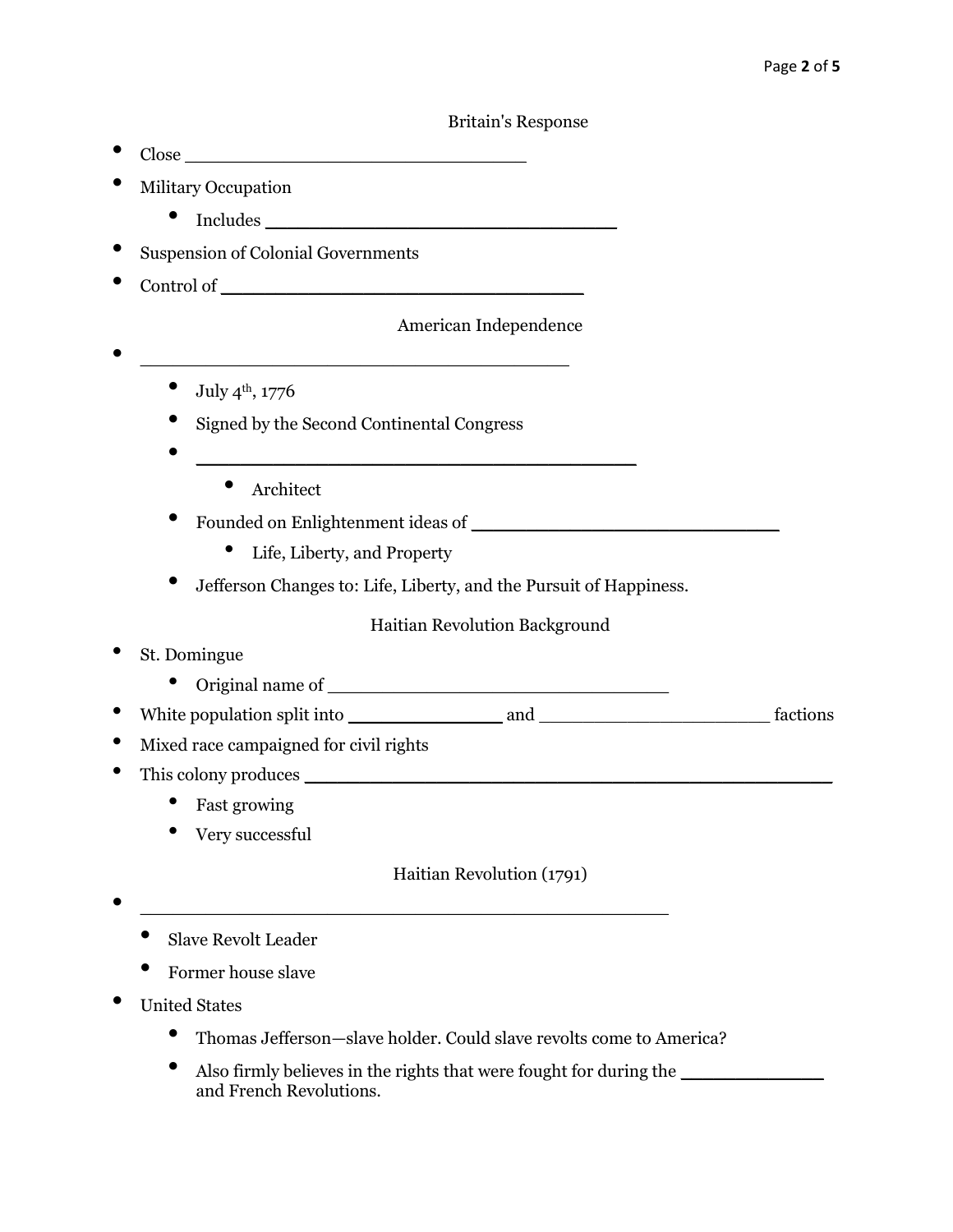- He is Conflicted about this situation.
- At first: aid to \_\_\_\_\_\_\_\_\_\_\_\_\_\_\_\_\_\_\_\_\_\_\_ to stop the revolution
- Over time: aid was changed and was sent to \_\_\_\_\_\_\_\_\_\_ to support the revolution

## Haitian Revolution

| and Dominican Republic (Cap-Haïtien) |
|--------------------------------------|
|                                      |

- Factions: White plantation owners, mixed race (gens de couleur), and slaves (most of the population.
- \_\_\_\_\_\_\_\_\_\_\_\_\_\_\_\_\_\_\_\_\_\_ does not want to lose this colony
- errigon and a sent an army to try to hold on to the colony in order to pay for the wars in Europe.
- Slaves fight for \_\_\_\_\_\_\_\_\_\_\_\_\_\_\_\_\_\_ and win their freedom
- Napoleon sells the Louisiana territory to Thomas Jefferson in order to raise the money that he needed.

Haitian Impact on America

- <del>discussed the set of the set of the set of the set of the set of the set of the set of the set of the set of the set of the set of the set of the set of the set of the set of the set of the set of the set of the set of </del>
	- Flee to Norfolk, VA; Baltimore, Philadelphia, and New York.
- Much of the Haitian capital was destroyed by **with an expected** by  $\blacksquare$
- France continues to send troops to Haiti
- \_\_\_\_\_\_\_\_\_\_\_\_\_\_\_\_\_\_\_\_ and \_\_\_\_\_\_\_\_\_\_\_\_\_\_\_\_\_\_\_\_ intervened in the Revolution

## James Monroe

- $(1823)$
- Tells Europe to STAY OUT of the Americas

 $\bullet$   $\overbrace{\hspace{25mm}}$ 

- Allows for more revolutions in the \_\_\_\_\_\_\_\_\_\_\_\_\_\_\_\_\_\_\_\_\_\_
- European powers turn towards Africa, and they begin to claim as fast as possible

Mexican Revolution Background

- Hernan \_\_\_\_\_\_\_\_\_\_\_\_\_\_\_\_\_\_\_ conquered the Aztec Empire.
- Aztec Empire fragments and becomes a part of \_\_\_\_\_\_\_\_\_\_\_\_\_\_\_\_\_\_\_\_\_\_\_\_\_\_\_.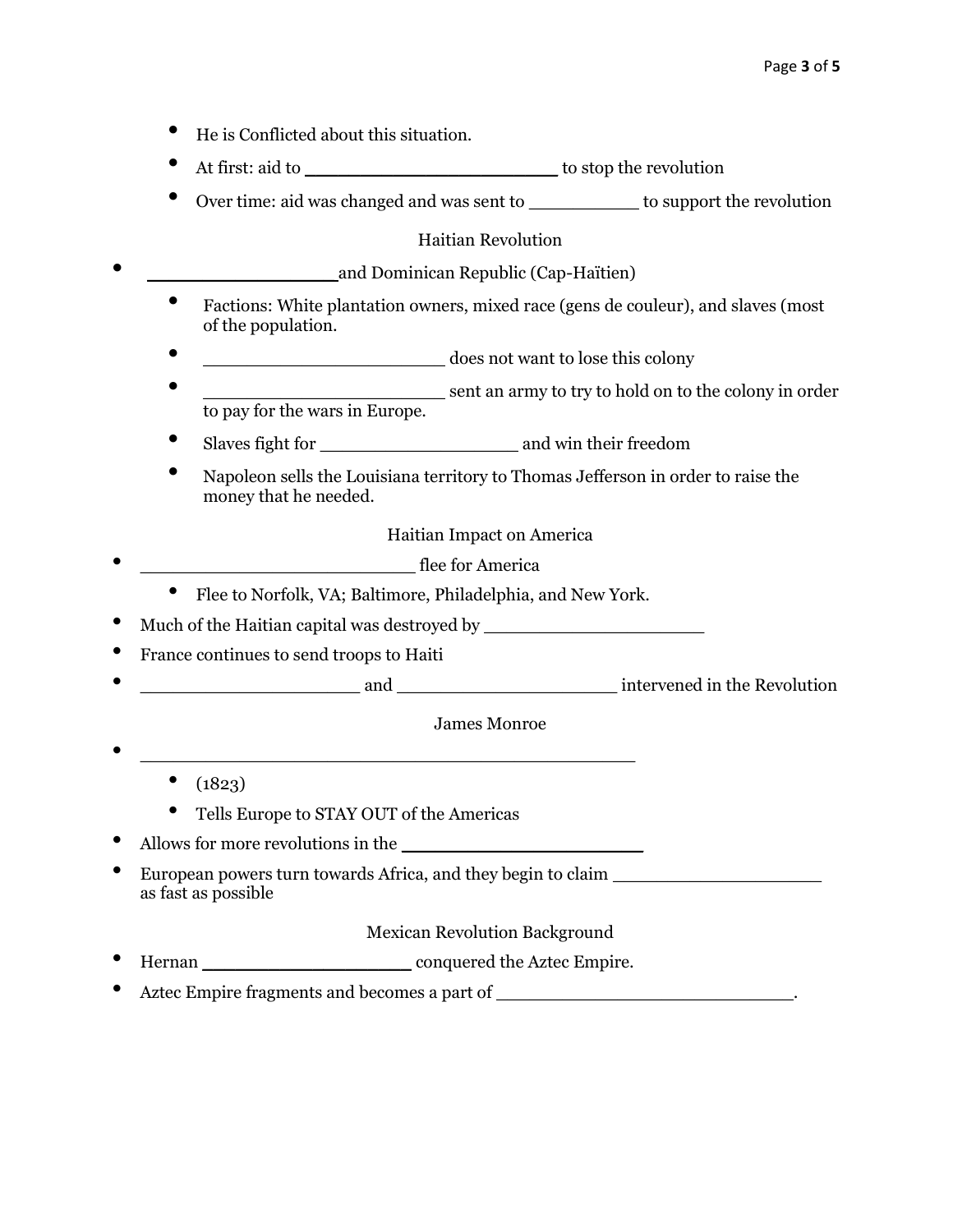## Latin American Revolutions 1808-1825

- Napoleon invades • \_\_\_\_\_\_\_\_\_\_\_\_\_\_\_\_\_\_ (white people born in the new world) were educated in Enlightenment ideas from Europe and wanted to be independent
- When Napoleon replaced the Spanish King with a\_\_\_\_\_\_\_\_\_\_\_\_\_\_\_\_\_\_\_\_\_\_\_person, the Latin American countries revolt and independence movements spread quickly.

## Mexican Revolution

- $\bullet$   $\overline{\phantom{a}}$   $\overline{\phantom{a}}$   $\overline{\phantom{a}}$   $\overline{\phantom{a}}$   $\overline{\phantom{a}}$   $\overline{\phantom{a}}$   $\overline{\phantom{a}}$   $\overline{\phantom{a}}$   $\overline{\phantom{a}}$   $\overline{\phantom{a}}$   $\overline{\phantom{a}}$   $\overline{\phantom{a}}$   $\overline{\phantom{a}}$   $\overline{\phantom{a}}$   $\overline{\phantom{a}}$   $\overline{\phantom{a}}$   $\overline{\phantom{a}}$   $\overline{\phantom{a}}$ 
	- Inspires rebellion
	- $1810$
	- Issued a \_\_\_\_\_\_\_\_\_\_\_\_\_\_\_ to encourage Mexicans to raise up arms against Spain
	- His proclamation will serve as the catalysts for Mexican Independence and Mexican Culture.
	- As a priest, he rejected and loved

Mexican Revolution Continued

- Miguel Hidalgo marched with his \_\_\_\_\_\_\_\_\_\_\_\_\_\_\_\_\_\_
- Attacked many \_\_\_\_\_\_\_\_\_\_\_\_\_\_\_\_\_\_\_\_\_\_\_
- Captured and executed in
- Others will take his place and continue fighting
- Mexico is independent by \_\_\_\_\_\_\_\_\_\_\_\_\_\_\_
- Other Central American countries begin Independence movements from Spain

#### Simon Bolivar

- $\mathcal{L}^{\mathcal{L}}(t) = \mathcal{L}^{\mathcal{L}}(t)$  , where  $\mathcal{L}^{\mathcal{L}}(\mathcal{L}^{\mathcal{L}}(t))$ 
	- Went to Spain to study politics
		- Inspired by his studies
	- Led several independence movements by raising an army
- Created \_\_\_\_\_\_\_\_\_\_\_\_\_\_\_\_\_\_\_\_\_\_\_\_\_\_: Colombia, Venezuela, Ecuador, and Panama.
- Jose de San \_\_\_\_\_\_\_\_\_\_\_\_\_\_\_\_\_\_\_: another leader that led an army to free Latin American countries from their colonizers.

#### Gran Colombia

- Simon Bolivar named \_\_\_\_\_\_\_\_\_\_\_\_\_\_\_\_\_\_\_\_\_ of Peru in 1824.
- is named in honor of Simon Bolivar.
- By 1825—Spain **lost all** of their colonies in the \_\_\_\_\_\_\_\_\_\_\_\_\_\_\_\_\_\_\_\_\_\_\_\_\_\_.